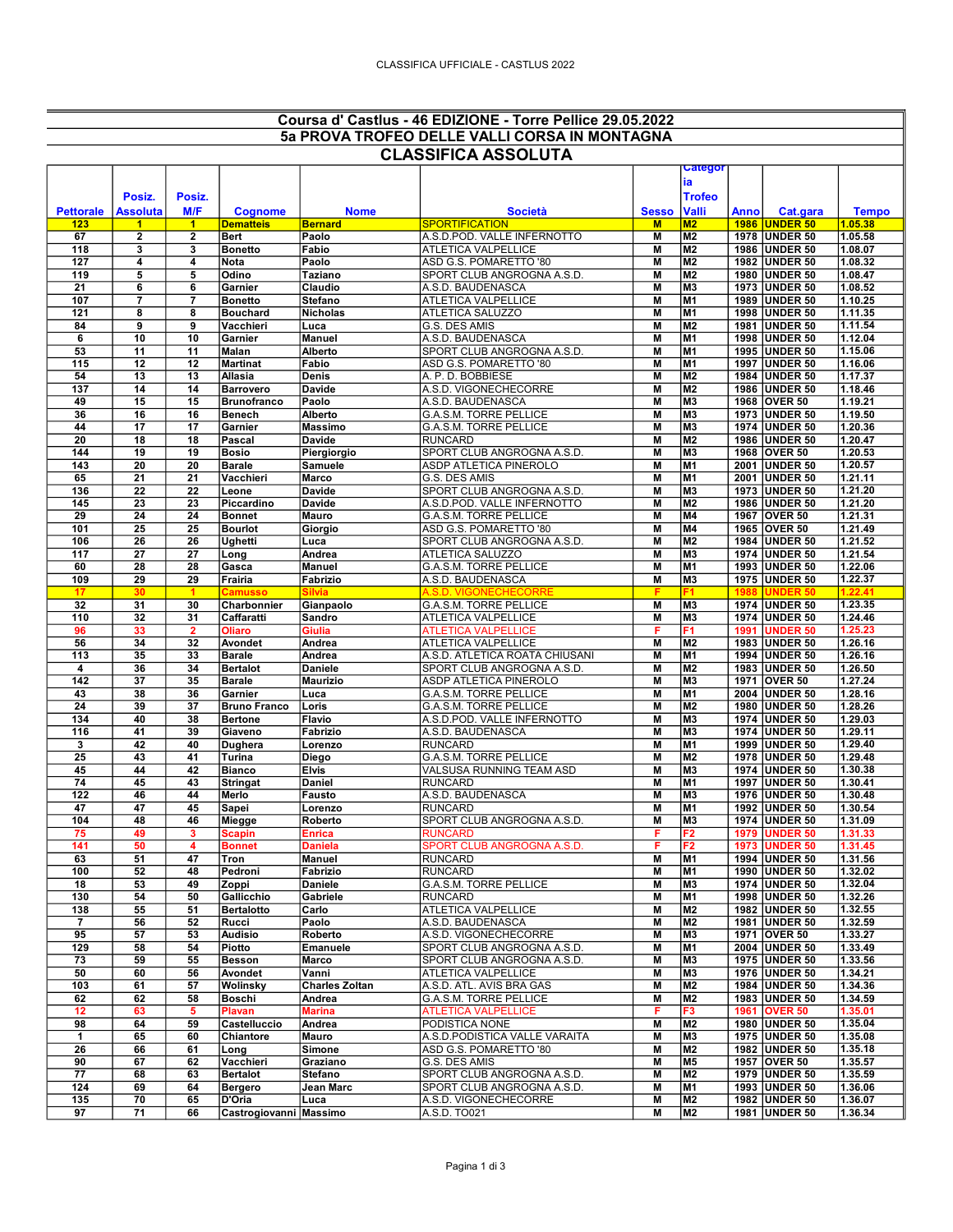## Coursa d' Castlus - 46 EDIZIONE - Torre Pellice 29.05.2022 5a PROVA TROFEO DELLE VALLI CORSA IN MONTAGNA CLASSIFICA ASSOLUTA

| ULAƏƏIFIUA AƏƏULU I A |                 |                 |                  |                    |                                    |                |                                  |              |                                   |                    |
|-----------------------|-----------------|-----------------|------------------|--------------------|------------------------------------|----------------|----------------------------------|--------------|-----------------------------------|--------------------|
|                       |                 |                 |                  |                    |                                    |                | ∪ategor                          |              |                                   |                    |
|                       |                 |                 |                  |                    |                                    |                | lia                              |              |                                   |                    |
|                       | Posiz.          | Posiz.          |                  |                    |                                    |                | <b>Trofeo</b>                    |              |                                   |                    |
| <b>Pettorale</b>      | Assoluta        | M/F             | <b>Cognome</b>   | <b>Nome</b>        | <b>Società</b>                     | <b>Sesso</b>   | <b>Valli</b>                     | Anno         | Cat.gara                          | <b>Tempo</b>       |
|                       | 72              |                 | Giordano         | Sofia              | UISP COMITATO TERR.LE PINEROLO APS | F              |                                  | 1995         | <b>CORSA DOG</b>                  | 1.36.4             |
| 120                   | $\overline{73}$ | 67              | Castagno         | <b>Marco</b>       | A.S.D. VIGONECHECORRE              | $\overline{M}$ | M <sub>2</sub>                   |              | 1983 UNDER 50                     | 1.37.10            |
| 55                    | 74              | 68              | Andreolotti      | Mario              | ATL. SUSA ADRIANO ASCHIERIS        | M              | M <sub>5</sub>                   |              | 1952 OVER 50                      | 1.37.58            |
| 48                    | 75              | 6               | Pallavicini      | <b>Denise</b>      | G.A.S.M. TORRE PELLICE             | F              | F2                               | 1982         | <b>UNDER 50</b>                   | 1.38.05            |
| 40                    | 76              | 69              |                  |                    | A.S.D. VIGONECHECORRE              | $\overline{M}$ | M <sub>3</sub>                   |              |                                   | 1.38.30            |
|                       |                 |                 | <b>Bonansea</b>  | Alessandro         |                                    |                |                                  |              | 1976 UNDER 50                     | 1.39.50            |
| 114                   | 77              | $\overline{7}$  | Odino            | Samanta            | SPORT CLUB ANGROGNA A.S.D          | F              | F2                               | 1976         | <b>UNDER 50</b>                   |                    |
| 112                   | 78              | $\overline{70}$ | <b>Druetta</b>   | Alex               | <b>RUNCARD</b>                     | M              | M <sub>2</sub>                   |              | 1978 UNDER 50                     | 1.41.09            |
| 126                   | 79              | 8               | Ras              | Giulia             | SPORT CLUB ANGROGNA A.S.D          | F              | F1                               | 1993         | <b>UNDER 50</b>                   | 1.41.51            |
| 27                    | 80              | 71              | <b>Bovero</b>    | Elio               | G.A.S.M. TORRE PELLICE             | M              | M3                               |              | 1971 OVER 50                      | 1.42.41            |
| 33                    | 81              | 72              | <b>Bengaso</b>   | Alessandro         | SPIRITO TRAIL ASD                  | M              | M2                               |              | 1978 UNDER 50                     | 1.43.28            |
| 16                    | 82              | 73              | Castellano       | <b>Ferruccio</b>   | <b>ATLETICA VALPELLICE</b>         | $\overline{M}$ | <b>M5</b>                        |              | 1954 OVER 50                      | 1.43.47            |
| 13                    | 83              | 9               | <b>Meloni</b>    | Angela             | ASDP ATLETICA PINEROLO             | F              | F3                               | 1971         | OVER <sub>50</sub>                | 1.43.51            |
| 19                    | 84              | 74              | Airaudi          | Andrea             | G.A.S.M. TORRE PELLICE             | M              | M <sub>3</sub>                   |              | 1975 UNDER 50                     | 1.44.34            |
| 89                    | 85              | 10              | <b>Milone</b>    | Silvia             | <b>RUNCARD</b>                     |                | F1                               | 1990         | <b>UNDER 50</b>                   | 1.44.46            |
| 28                    | 86              | $\overline{75}$ | <b>Besson</b>    | <b>Matteo</b>      | <b>RUNCARD</b>                     | $\overline{M}$ | <b>M2</b>                        |              | 1982 UNDER 50                     | 1.45.26            |
| 105                   | 87              | 76              | Colmo            | <b>Flavio</b>      | SPORT CLUB ANGROGNA A.S.D          | $\overline{M}$ | M <sub>3</sub>                   |              | 1971 OVER 50                      | 1.46.27            |
| 51                    | 88              | 77              | Gelato           | Paolo              | RUN ATHLETIC TEAM A.S.D.           | M              | M <sub>3</sub>                   |              | 1974 UNDER 50                     | 1.46.55            |
| 94                    | 89              | 78              | Manavella        | <b>Massimo</b>     | SPORT CLUB ANGROGNA A.S.D          | M              | M3                               |              | 1975 UNDER 50                     | 1.47.46            |
| 91                    | 90              | $\overline{79}$ | Gasca            | <b>Massimo</b>     | <b>RUNCARD</b>                     | M              | M <sub>1</sub>                   |              | 1990 UNDER 50                     | 1.48.14            |
| 61                    | 91              | 80              | <b>Nibbio</b>    | Alessandro         | G.A.S.M. TORRE PELLICE             | M              | M <sub>3</sub>                   |              | 1969 OVER 50                      | 1.49.08            |
| 78                    | 92              | 81              | Nibbio           | Lorenzo            | <b>G.A.S.M. TORRE PELLICE</b>      | M              | M1                               |              | 2002 UNDER 50                     | 1.49.08            |
| 46                    | 93              | 82              |                  | Fabio              | A.S.D. TO021                       | M              | M4                               |              | 1964 OVER 50                      | 1.49.39            |
|                       |                 |                 | Fugalli          |                    |                                    |                |                                  |              |                                   |                    |
| 76                    | 94              | 11              | Perlo            | <b>Michela</b>     | A.S.D. VIGONECHECORRE              | F              | F <sub>2</sub>                   | 1983         | <b>UNDER 50</b>                   | 1.49.45            |
| 23                    | 95              | 83              | <b>Martina</b>   | Flavio             | ATLETICA VALPELLICE                | M              | M4                               |              | 1963 OVER 50                      | 1.50.10            |
| 133                   | 96              | 84              | Picchi           | Alberto            | SPORT CLUB ANGROGNA A.S.D.         | M              | M2                               |              | 1980 UNDER 50                     | 1.50.15            |
| 83                    | $\overline{97}$ | 85              | Gosti            | <b>Ermes</b>       | A.S.D. VIGONECHECORRE              | $\overline{M}$ | M <sub>3</sub>                   |              | 1973 UNDER 50                     | 1.52.13            |
| 35                    | 98              | 12              | Mosconi          | Paola              | A.S.D. BAUDENASCA                  | F              | F <sub>2</sub>                   | 1974         | <b>UNDER 50</b>                   | 1.52.23            |
| 8                     | 99              | 13              | Rucci            | Silvia             | <b>A.S.D. BAUDENASCA</b>           | F              | F2                               | 1980         | <b>UNDER 50</b>                   | 1.52.26            |
| 111                   | 100             | 14              | <b>Bounous</b>   | <b>Franca</b>      | A.S.D. BAUDENASCA                  | F              | F3                               | 1966         | OVER <sub>50</sub>                | 1.54.37            |
| 66                    | 101             | 86              | Vaglienti        | <b>Mattia</b>      | <b>RUNCARD</b>                     | M              | M <sub>1</sub>                   |              | 1992 UNDER 50                     | 1.55.29            |
| 59                    | 102             | 87              | Cappa            | <b>Mauro</b>       | <b>RUNCARD</b>                     | M              | M1                               | 1992         | <b>UNDER 50</b>                   | 1.55.29            |
| 102                   | 103             | 15              | Lazar            | Loredana           | A.S.D. VIGONECHECORRE              | F              | F <sub>2</sub>                   | 1980         | <b>UNDER 50</b>                   | 1.56.16            |
| 42                    | 104             | 16              | <b>Manfren</b>   | Simona             | <b>G.A.S.M. TORRE PELLICE</b>      | F              | F2                               | 1974         | <b>UNDER 50</b>                   | 1.57.38            |
| 30                    | 105             | 88              | Roland           | Augusto            | ATLETICA VALPELLICE                | $\overline{M}$ | <b>M4</b>                        |              | 1962 OVER 50                      | 1.58.31            |
| 58                    | 106             | 17              | Fontana          | Ines               | <b>ATLETICA VALPELLICE</b>         | F              | F3                               | 1966         | OVER <sub>50</sub>                | 1.58.45            |
| 70                    | 107             | 89              | Long             | <b>Ettore</b>      | A.S.D. BAUDENASCA                  | $\overline{M}$ | M <sub>5</sub>                   |              | 1951 OVER 50                      | 1.58.45            |
| 139                   | 108             | 90              | <b>Massello</b>  | <b>Patrich</b>     | A.S.D. VIGONECHECORRE              | M              | M <sub>3</sub>                   |              | 1973 UNDER 50                     | 2.03.10            |
| 69                    | 109             | 91              | Scala            | Luca               | <b>RUNCARD</b>                     | $\overline{M}$ | M <sub>3</sub>                   |              | 1973 UNDER 50                     | 2.03.10            |
| 57                    | 110             | 18              | Long             | <b>Maria</b>       | A.S.D. BAUDENASCA                  | F              | F4                               | 1948         | OVER <sub>50</sub>                | 2.05.04            |
| 148                   | 111             | 92              | Laratore         | Alessandro         | SPORT CLUB ANGROGNA A.S.D          | $\overline{M}$ | M <sub>3</sub>                   | 1970         | OVER 50                           | 2.05.41            |
| 80                    | 112             | 19              | <b>Bertalot</b>  | Luisa              | A.S.D. VIGONECHECORRE              | F              | F2                               | 1975         | <b>UNDER 50</b>                   | 2.05.49            |
|                       |                 |                 |                  |                    |                                    | F              |                                  |              |                                   |                    |
| 85                    | 113<br>114      | 20<br>93        | Bertin           | Sylvie             | A.S.D. VIGONECHECORRE              | $\overline{M}$ | F <sub>2</sub><br>M <sub>3</sub> | 1980<br>1969 | <b>UNDER 50</b><br><b>OVER 50</b> | 2.05.49<br>2.07.23 |
| 64                    |                 |                 | Galliana         | <b>Stefano</b>     | <b>ATLETICA VALPELLICE</b>         |                |                                  |              |                                   |                    |
| 37                    | 115             | 21              | Falco            | <b>Marinella</b>   | <b>ATLETICA VALPELLICE</b>         | F              | F3                               | 1964         | <b>OVER 50</b>                    | 2.07.28            |
| $\overline{2}$        | 116             | 22              | Cordero          | <b>Maria Adele</b> | A.S.D. ATL. AVIS BRA GAS           | F              | F <sub>3</sub>                   | 1965         | <b>OVER 50</b>                    | 2.07.32            |
| 93                    | 117             | 23              | Atkinson         | <b>Alison Jane</b> | SPORT CLUB ANGROGNA A.S.D          | F              | F3                               | 1961         | <b>OVER 50</b>                    | 2.12.35            |
| 87                    | 118             | 24              | Boglione         | Donatella          | A.S.D.POD. VALLE INFERNOTTO        | F              | F3                               | 1967         | <b>OVER 50</b>                    | 2.17.46            |
| 88                    | 119             | 25              | Emanuel          | Emanuela Stefania  | A.S.D. TO021                       | F              | F <sub>3</sub>                   | 1972         | <b>OVER 50</b>                    | 2.17.55            |
| 86                    | 120             | 94              | Comba            | <b>Marco</b>       | A.S.D. TO021                       | $\overline{M}$ | M <sub>4</sub>                   |              | 1966 OVER 50                      | 2.17.55            |
| 10                    | 121             | 95              | Ferraro          | Paolo              | A.S.D. BAUDENASCA                  | M              | M <sub>2</sub>                   | 1980         | <b>UNDER 50</b>                   | 2.19.49            |
| 11                    | 122             | 26              | <b>Deodato</b>   | Elisabetta Shabila | A.S.D. BAUDENASCA                  | F              | F2                               | 1984         | UNDER 50                          | 2.19.59            |
| 14                    | 123             | 96              | Moriena          | Valentino          | <b>RUNCARD</b>                     | M              | <b>M2</b>                        |              | 1985 UNDER 50                     | 2.19.59            |
| 99                    | 124             | $\overline{97}$ | <b>Benecchio</b> | Gianni             | <b>ATLETICA VALPELLICE</b>         | $\overline{M}$ | M <sub>5</sub>                   |              | 1950 OVER 50                      | 2.27.34            |
| 22                    | 125             | 27              | <b>Malanot</b>   | Anna               | A.S.D. PPRTEAM RUNNING             | я              | F3                               | 1966         | <b>OVER 50</b>                    | 2.28.29            |
| 34                    | 126             | 98              | Ferraro          | Andrea             | A.S.D. BAUDENASCA                  | $\overline{M}$ | M3                               |              | 1973 UNDER 50                     | 2.28.29            |
| 140                   | 127             | 99              | Pilloni          | Andrea             | <b>ATLETICA VALPELLICE</b>         | M              | lмз                              |              | 1973 UNDER 50                     | 2.29.21            |
| 71                    | 128             | 28              | Di Palma         | Lucia              | <b>G.S. INTERFORZE TORINO</b>      | F              | F <sub>2</sub>                   |              | 1984 UNDER 50                     | 2.30.31            |
| $\overline{72}$       | 129             | 100             |                  | <b>Omar Davide</b> | TEAM MARATHON S.S.D.               | $\overline{M}$ | M <sub>3</sub>                   |              | 1976 UNDER 50                     | 2.30.31            |
|                       |                 |                 | Cecchelani       |                    |                                    |                |                                  |              |                                   |                    |